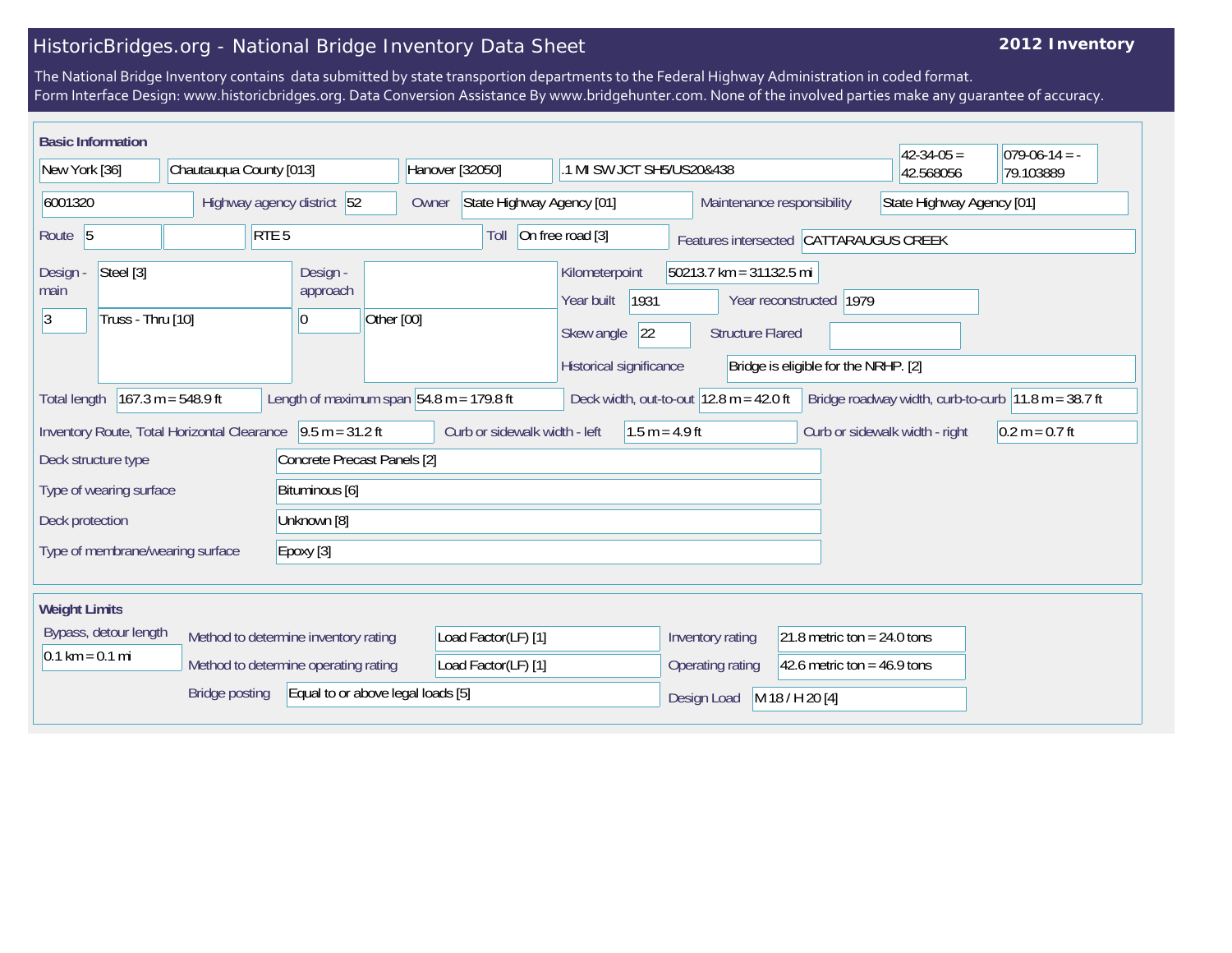| <b>Functional Details</b>                                                                                                             |                                                                                           |  |  |  |  |  |  |
|---------------------------------------------------------------------------------------------------------------------------------------|-------------------------------------------------------------------------------------------|--|--|--|--|--|--|
| 15828<br>Average daily truck traffi<br>Average Daily Traffic                                                                          | Year 2000<br>22159<br>2020<br>Future average daily traffic<br> 14<br>%<br>Year            |  |  |  |  |  |  |
| Road classification<br>Principal Arterial - Other (Rural) [02]                                                                        | Approach roadway width<br>$15.5 m = 50.9 ft$<br>Lanes on structure 2                      |  |  |  |  |  |  |
| Type of service on bridge Highway-pedestrian [5]                                                                                      | Bridge median<br>Direction of traffic 2 - way traffic [2]                                 |  |  |  |  |  |  |
| Parallel structure designation<br>No parallel structure exists. [N]                                                                   |                                                                                           |  |  |  |  |  |  |
| Waterway [5]<br>Type of service under bridge                                                                                          | Navigation control<br>Lanes under structure<br>$ 0\rangle$                                |  |  |  |  |  |  |
| $0 = N/A$<br>Navigation vertical clearanc                                                                                             | Navigation horizontal clearance $ 0 = N/A$                                                |  |  |  |  |  |  |
| Minimum navigation vertical clearance, vertical lift bridge                                                                           | Minimum vertical clearance over bridge roadway<br>$4.44 m = 14.6 ft$                      |  |  |  |  |  |  |
|                                                                                                                                       | Minimum lateral underclearance reference feature Feature not a highway or railroad [N]    |  |  |  |  |  |  |
| Minimum lateral underclearance on right 99.9 = Unlimited<br>Minimum lateral underclearance on left $0 = N/A$                          |                                                                                           |  |  |  |  |  |  |
| Minimum vertical underclearance reference feature Feature not a highway or railroad [N]<br>Minimum Vertical Underclearance $ 0 = N/A$ |                                                                                           |  |  |  |  |  |  |
| Appraisal ratings - underclearances N/A [N]                                                                                           |                                                                                           |  |  |  |  |  |  |
|                                                                                                                                       |                                                                                           |  |  |  |  |  |  |
| <b>Repair and Replacement Plans</b>                                                                                                   |                                                                                           |  |  |  |  |  |  |
| Type of work to be performed                                                                                                          | Work to be done by contract [1]<br>Work done by                                           |  |  |  |  |  |  |
| Widening of existing bridge with deck rehabilitation<br>or replacement. [34]                                                          | 22145000<br>Bridge improvement cost<br>12968000<br>Roadway improvement cost               |  |  |  |  |  |  |
|                                                                                                                                       | $167.3 m = 548.9 ft$<br>Length of structure improvement<br>Total project cost<br>35113000 |  |  |  |  |  |  |
|                                                                                                                                       | 2011<br>Year of improvement cost estimate                                                 |  |  |  |  |  |  |
|                                                                                                                                       | Border bridge - state<br>Border bridge - percent responsibility of other state            |  |  |  |  |  |  |
|                                                                                                                                       | Border bridge - structure number                                                          |  |  |  |  |  |  |